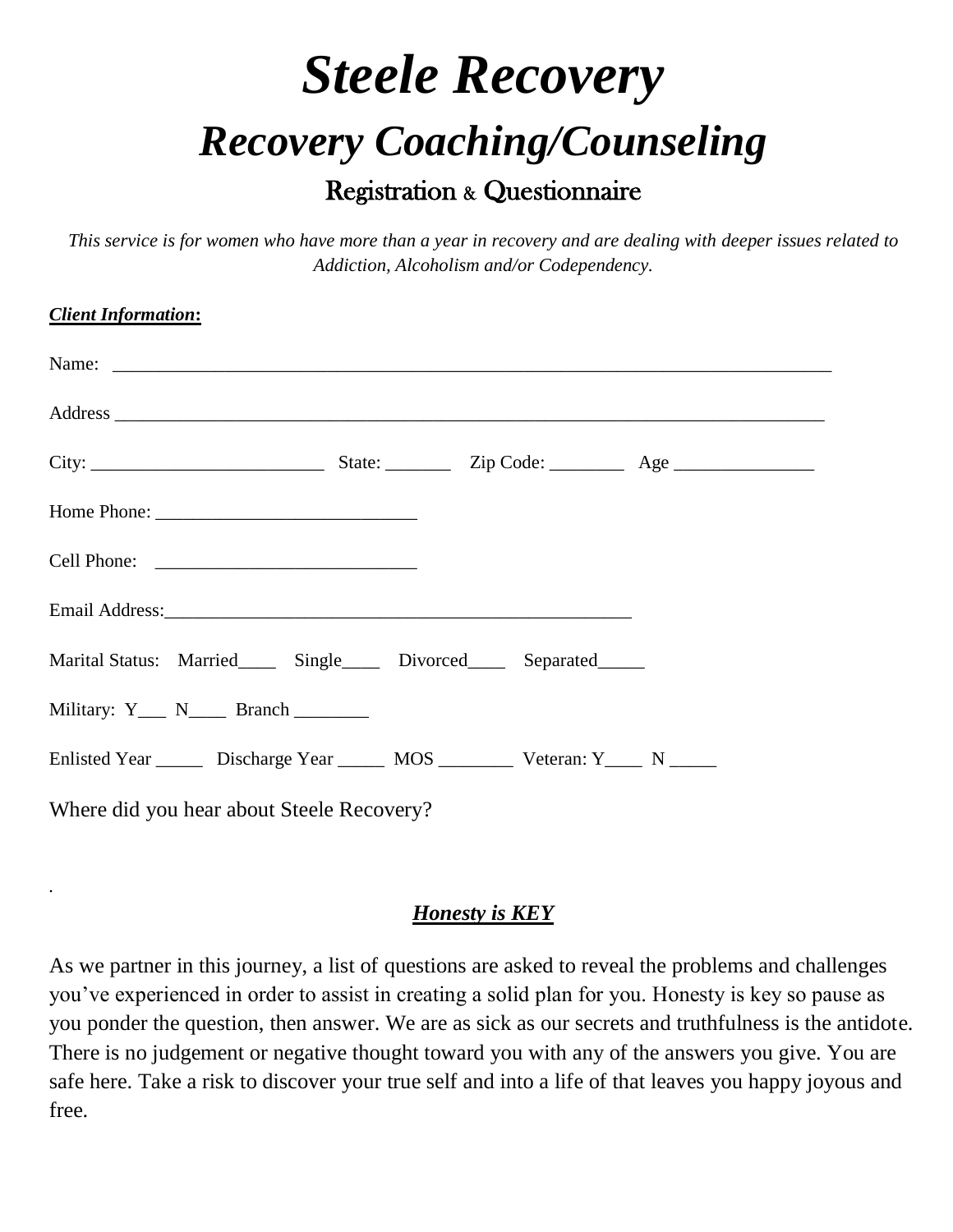## **INTAKE QUESTIONNAIRE**

**~In a few words, say the reason you're seeking coaching? Why now?**

**~Can you identify the immediate problem you would like to address in coaching?**

**~What are you hoping to achieve from coaching?**

**~Do you avoid feelings? Are you ashamed of them?**

**~Do you take on other people's problems on and neglect your own?**

**~ Do you sometimes take pain pills as a way to cope and find relief?**

**~Are you currently in recovery and if so, how long? Sobriety or Clean date?**

**~Do you have experience in 12 step or any other recovery program?**

**~Do you take prescription drugs for pain or mental health reasons?**

**~How do you cope with problems?**

**~What major events have you experienced in the last 5 years?**

**~What kind of issues and/or emotions have been coming up for you lately or since you've been in recovery?**

**~What behavior patterns have you noticed that concern you?**

**~Do you find yourself feeling guilty? If so, about what?**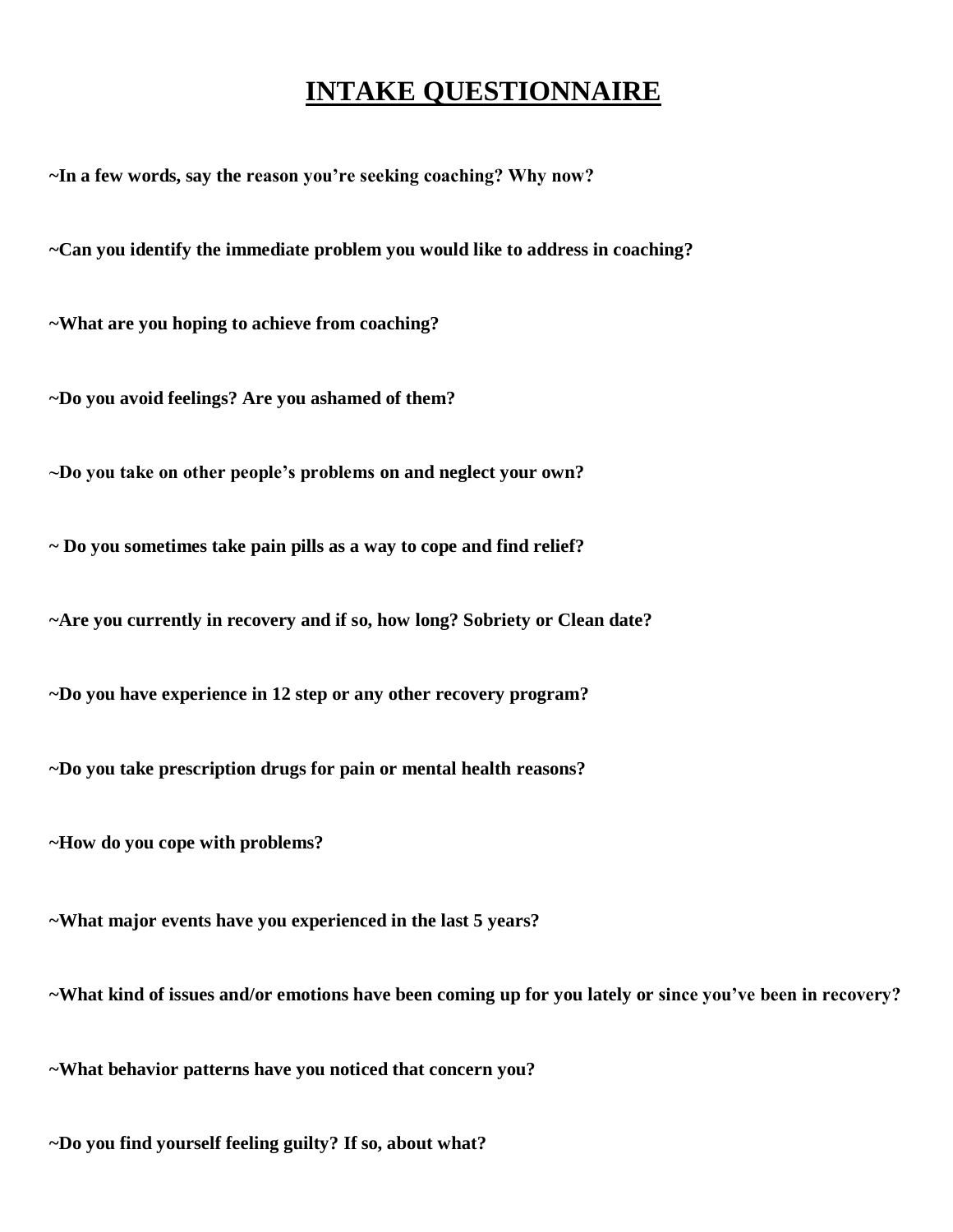**~What are your current fears?**

**~Do you deny it when you're angry and call it "upset?"**

**~What makes you angry?**

**~In what ways do you hide your anger?**

**~Do you cut yourself or self-destruct in another ways?**

**~Is it hard for you to express your anger constructively and verbally? If so, how does it come out?**

**~Is there any addiction or alcoholism in your family? If so, who is and was addicted**

**~What do you obsess on?**

**~What's the hardest day of the** *week* **for you and why?**

**~What are the hardest times of the** *day* **for you and why?** 

**~What's your thought process at those times?**

**~Do you isolate or withdraw from others or are aggressive and act out when old issues arise?**

**~Do you over analyze situations and others. Do you question others motives?**

**~Are you overly sensitive to criticism? If so, such as:**

**~Can do you identify any "triggers" that you feel bring up issues?**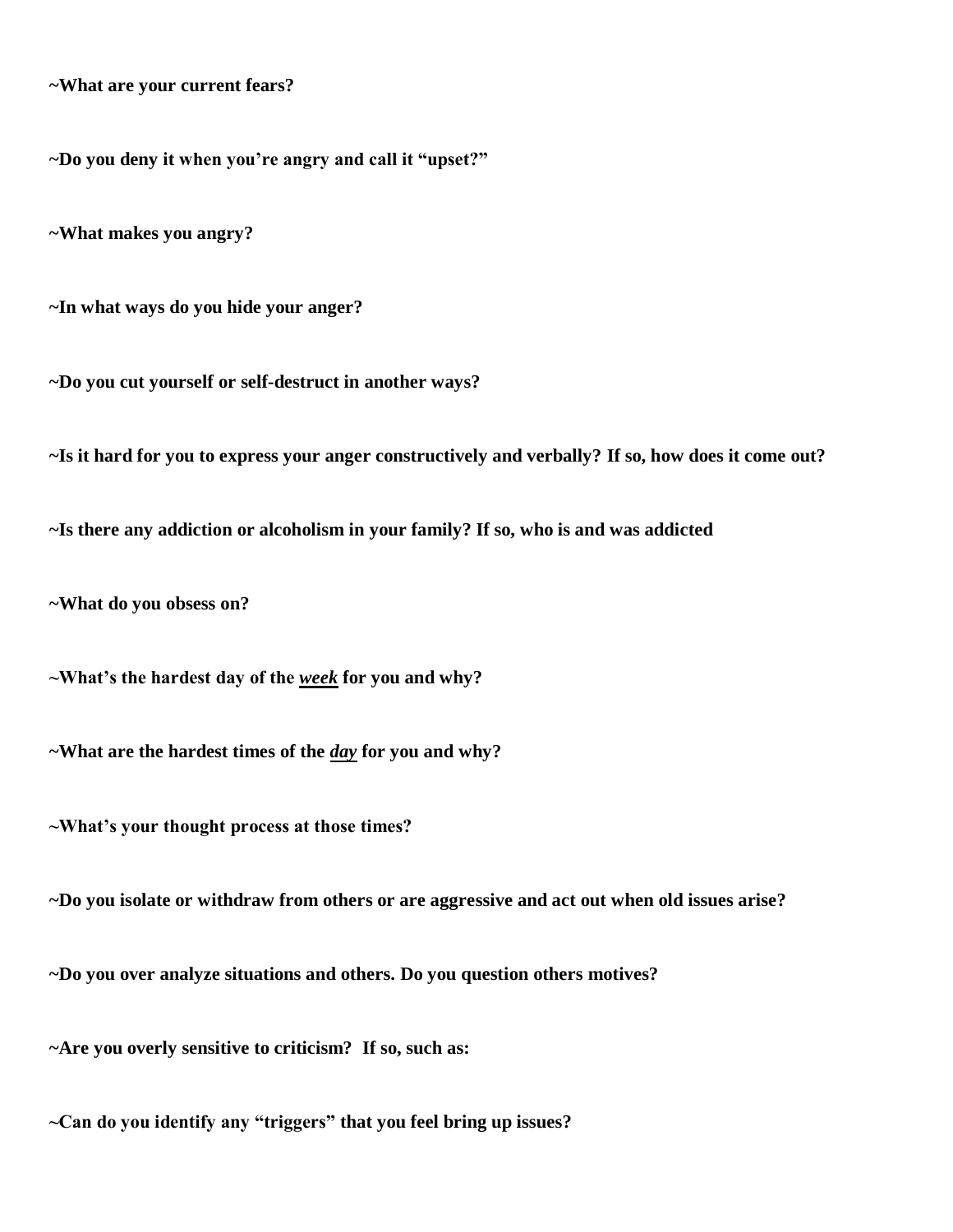**~Has your efficiency or performance at work or home life decreased?**

**~How much time from work do you lose when obsessing on others or your relationship?**

**~Do you have migraines, stomach problems or other health problems?**

**~Are you a workaholic or an overachiever? If so, explain**

**~Do you find perfectionism playing a role in your life?**

**~Do you guide your life around another's life and sometimes feel unappreciated?**

**~Do you overspend on money you don't have?**

**~Is there abuse in your past that you have not dealt with thoroughly? If so, what are they?**

**~Do you hold a grudges or forgive too easy?**

**~Who do you talk to about your problems? How many people do you trust?**

**~ Do you normally blame others for the way you feel or do you take the responsibility for your own feelings?**

**~Have you recently had someone close to you die? If so, how have you been dealing with it?**

**~Do you feel any guilt from this death in any way big or small? If so, how so?**

**~Have you had grief counseling? If so, did it help?**

**~Is someone you love is addicted to alcohol or drugs? If so, how are you affected?**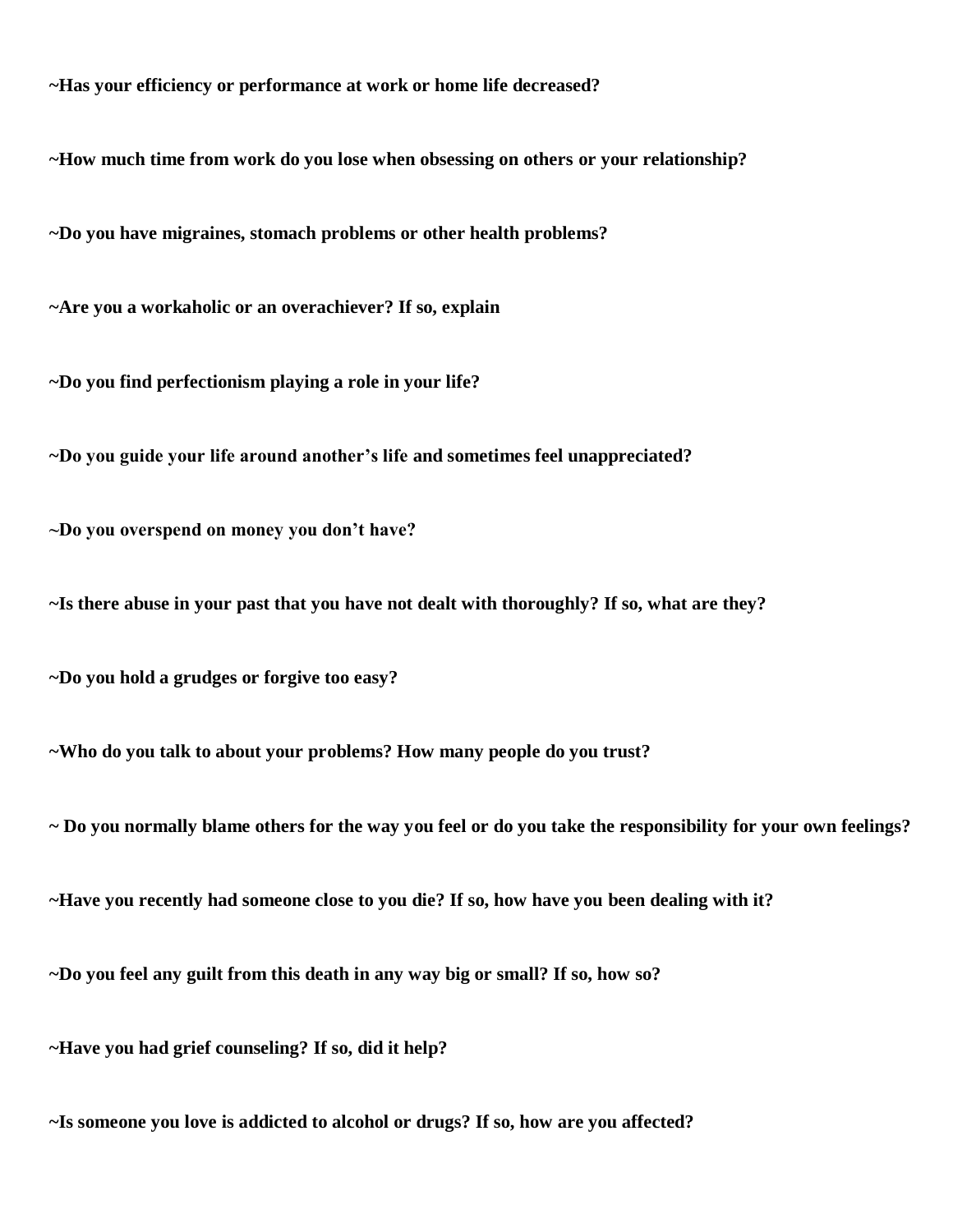**~If you do something for yourself does it make feel you selfish?**

**~Are you afraid to ask others for help?**

**~Do you feel as though you're "weak" if you ask for help?**

**~What I your greatest fear?**

**~Do you feel guilt or shame about anything past, present or even future? Would you like to talk about that?**

**~In what ways do you escape your problems?**

**~Do you tend to text someone rather than speak on phone or face to face?**

**~ Are you open to attending support meetings as a tool on your journey??**

**~Do you run away to avoid pain?**

**~Do you have feelings of guilt when it comes to parenting your young or adult children past or present?**

**~Do you overly worry as a parent even if your children are grown?**

**~Do you know you need to take action but are paralyzed with fear?**

**~Do you try to be "the Hero", the clown, a placater or do you isolate?**

**~Was your father in the home growing up? If so, did he raise you? Where is he now?**

**~Were you raised by a single mother? If so, did you have a step-father?**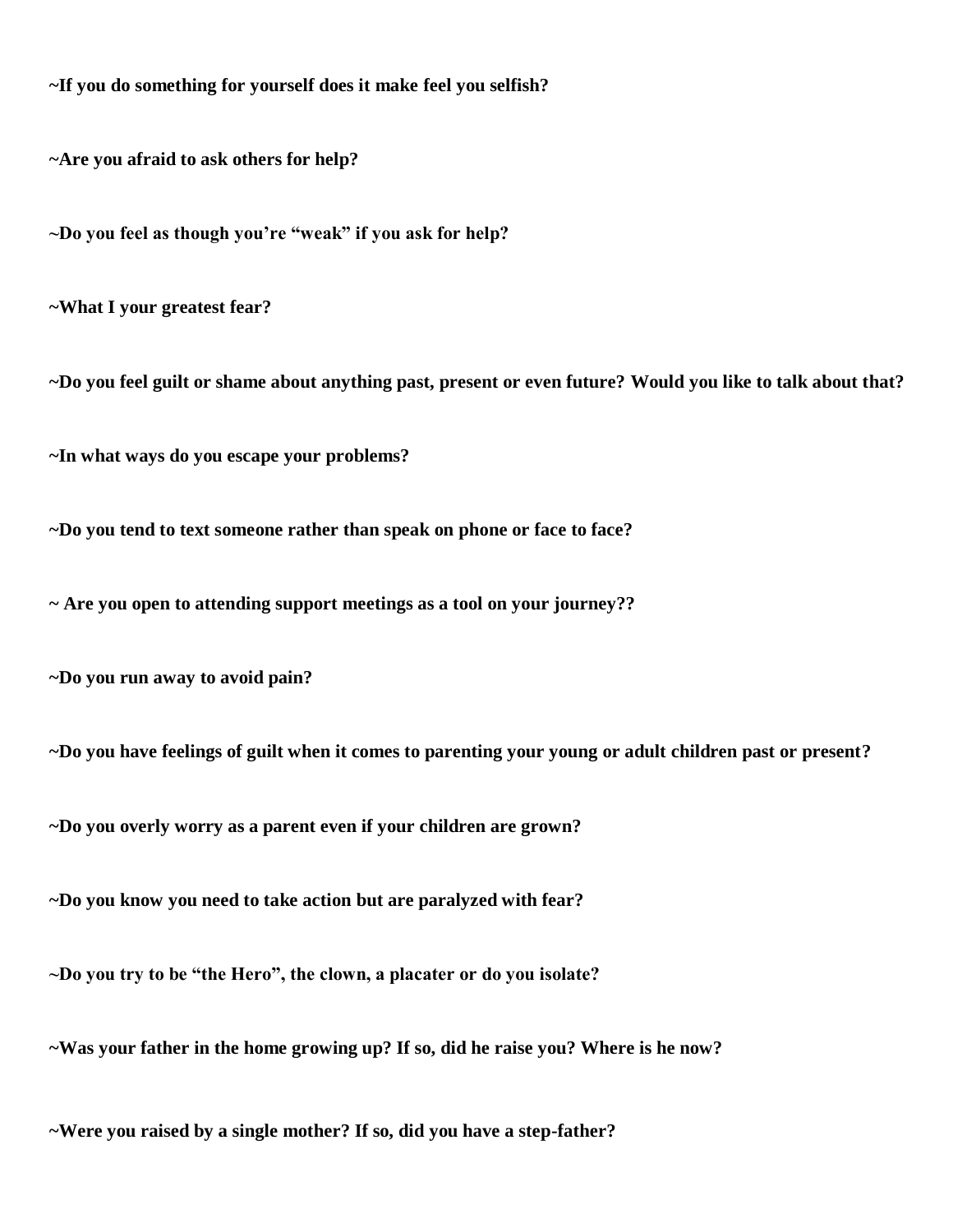**~How was your relationship with your mother then and now?**

**~How was your relationship with your father then and now?** 

**~Is your relationship with your father a source of pain for you today?**

**~Is there a correlation between your current relationship and your relationship with your father?**

**~When entering into a romantic relationship, what type of man do you find yourself attracted to?**

**~When in romantic relationships, what is the reason you break up?**

**~When afraid, do you: Fight, Flight or Freeze?**

**~In romantic relationships, would you say your communication is passive or aggressive?**

**~Are you able to communicate your needs?**

**~What is more important: Trust, Respect, Love or Security?**

**~Do you suffer from fear of abandonment or rejection?**

**~In what ways do you make sure you are not abandoned or rejected by others?**

**~Is it hard for you to let go?** 

**~What kind of men are you attracted to? Why?**

**~What is your experience with men in relationships?**